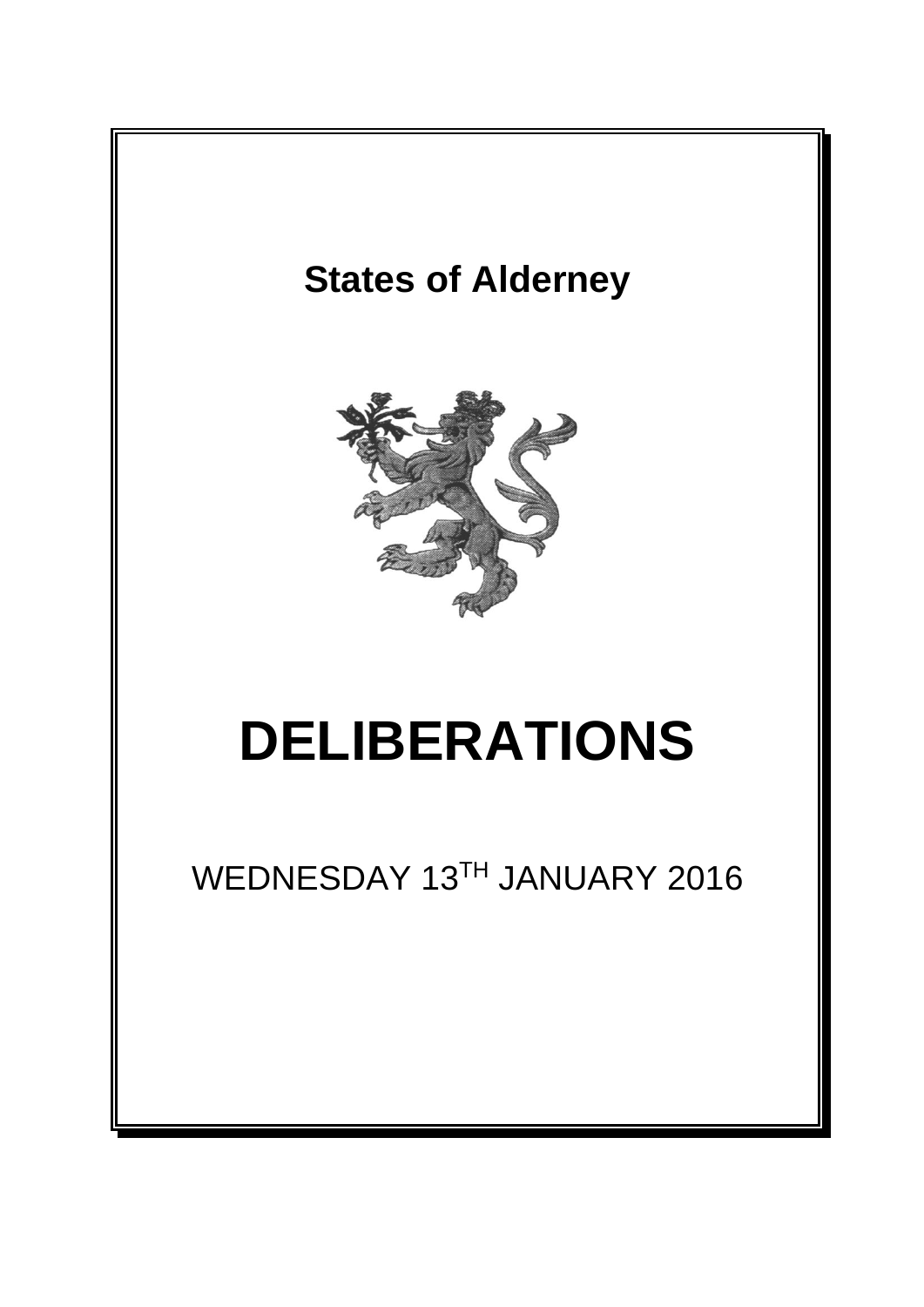# **STATES OF ALDERNEY**

# **DELIBERATIONS FOR THE MEETING**

# **ON WEDNESDAY 13 TH JANUARY 2016 AT 17:30**

Present: Mr Stuart Trought, President Mr Ian Tugby Mr Matt Birmingham Mr Louis Jean Mr Neil Harvey Mr Francis Simonet Mr Robert McDowall Mr Chris Rowley Mr Steve Roberts Mrs Norma Paris Mr Graham McKinley

Colonel Colin Mason represented His Excellency The Lieutenant-Governor of the Bailiwick of Guernsey.

## **Item l Opening of the States**.

**The Greffier opened the Annual January Meeting**

## **Item lI Election Procedure**

**Following Rule 20 of the Rules of Procedure of the States of Alderney, the States resolved that the subsequent elections take place by verbal vote.**

*Approved unanimously*

# **Item III Vice President**

## **Mr Ian Tugby was elected Vice President for 2016.**

*Proposed by Mr Simonet and seconded by Mr Roberts Approved unanimously*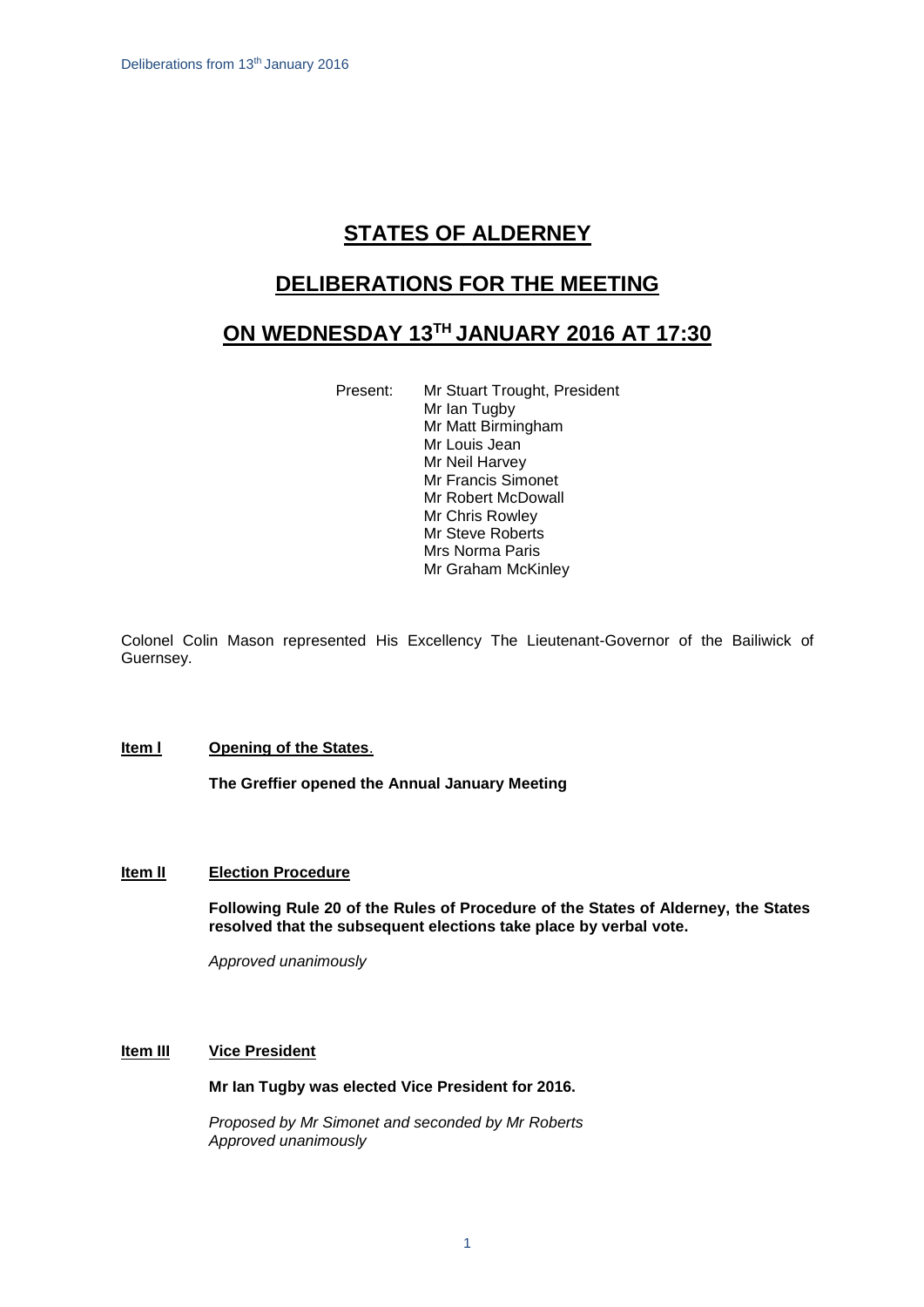## **Item IV Appointment Of Auditors**

**The States resolved to appoint KPMG Channel Islands Limited to be the Auditors for the States of Alderney for 2016.**

*Approved unanimously*

## **Item V Policy and Finance Committee Mandate**

**The States resolved to approve the mandate of the Policy and Finance Committee as follows:-**

*Proposed by Mr Harvey and seconded by Mr McDowall Approved unanimously*

*"To formulate and make recommendations to the States on all policy matters.*

*To be accountable for the financial management of the States.*

*To discharge its business within the policies, guidelines and resolutions of the States.*

*To negotiate and discharge all matters relating to the provision of transferred services and finance with the States of Guernsey.*

*To ensure that the General Services Committee and the Building and Development Control Committee operate with good corporate and financial governance in relation to their budgetary and legislative requirements.*

*To perform the following functions:-*

## *Finance:*

*To present to the States the annual budget and audited accounts and, where necessary, report to the States thereon.*

*To monitor the income and expenditure of the States, its Committees and Trust Funds, and where appropriate, to add comment and recommendation to all applications to the States for money, votes and/or submissions to the States where public income and expenditure is involved.*

*To discharge business related to all borrowings as authorised by the States, loans and the administration of all monies accruing to the States for specific purposes under the terms of various Trusts and Funds.*

*To provide recommendations to the States, whether by Ordinance or otherwise, the fees, regarding dues and charges levied by the States for the provision of any service required to be provided under legislation and to approve the rents payable for States' land and properties.* 

*To provide recommendations to the States of Alderney on the level of Occupier's Rates.*

*To provide recommendations on the rents, premiums (if any) and duration of leases to be granted by the General Services Committee for all other States properties.*

*To submit leases to the States for approval in accordance with the Budget Rules and Procedures.*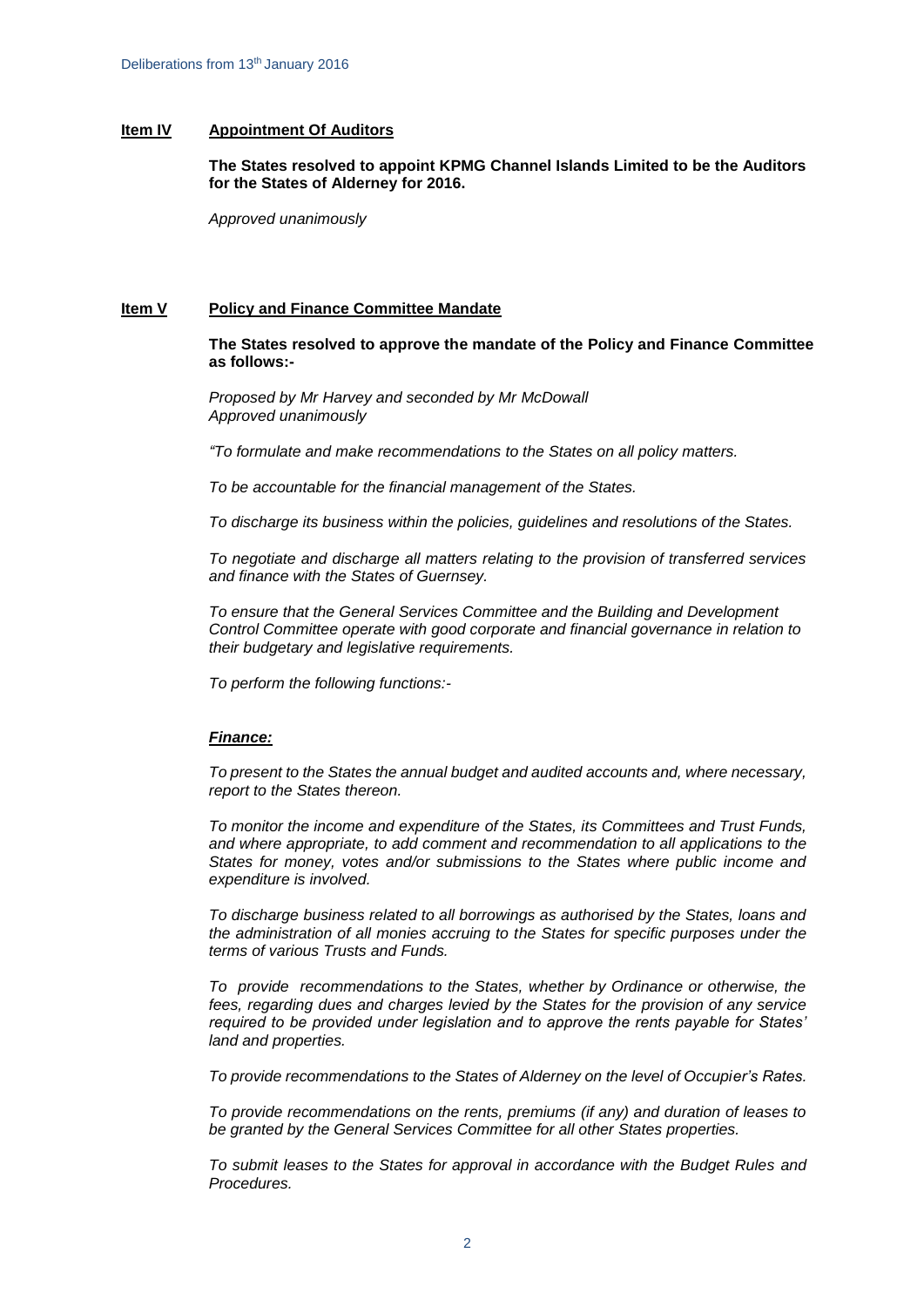*To discharge business:-*

- *a. States borrowings authorised by the States for specific purposes*
- *b. All States insurances*
- *c. Postage stamp and coin issues and design approvals*
- *d. Dealing with grants*
- *e. Dealing with Hawkers Licences.*

## *The Economy:*

*To discharge and report to the States on all matters relating to the economy of the Island, including immigration, population, social services (financial aspects only), the development of an economic plan, employment, industry and e-commerce.*

*To discharge business with external authorities in fiscal and commercial matters.* 

*To discharge business relating to public relations and the promotion of the Tourist Industry.*

*To monitor the economic policy of the States and to report on the performance of the economy and make recommendations for such amendments as deemed necessary.*

*To discharge any business and matters with the Commerce and Employment Department on economic planning.*

## *Constitution and Legal Matters:*

*To discharge all matters affecting the Constitution and all legislation (other than legislation falling specifically within the responsibility of the General Services and the Building and Development Control Committee).* 

*To discharge all matters relating to International Conventions, Treaties, Agreements, EU Directives and extended legislation from the United Kingdom.*

*To discharge business as necessary with the Court of Alderney.*

*To approve or recommend the leasing and use of all States-owned Forts.*

*To discharge matters affecting:-*

- *Elections*
- *Census*
- *Import and Export Control*
- *Telecommunications*
- *Postal Services, Philately and Currency;*
- *Gambling*
- *Emergency Fuel Control (The Energy (Bailiwick of Guernsey) Law, 1978)*
- *Dangerous Weapons*
- *Civil Aviation*
- *Youth Training and Adult Education*
- *Youth Services and activities*

*To discharge business relating to welfare.*

*To discharge business not falling within the mandate of the General Services Committee and the Building and Development Control Committee.*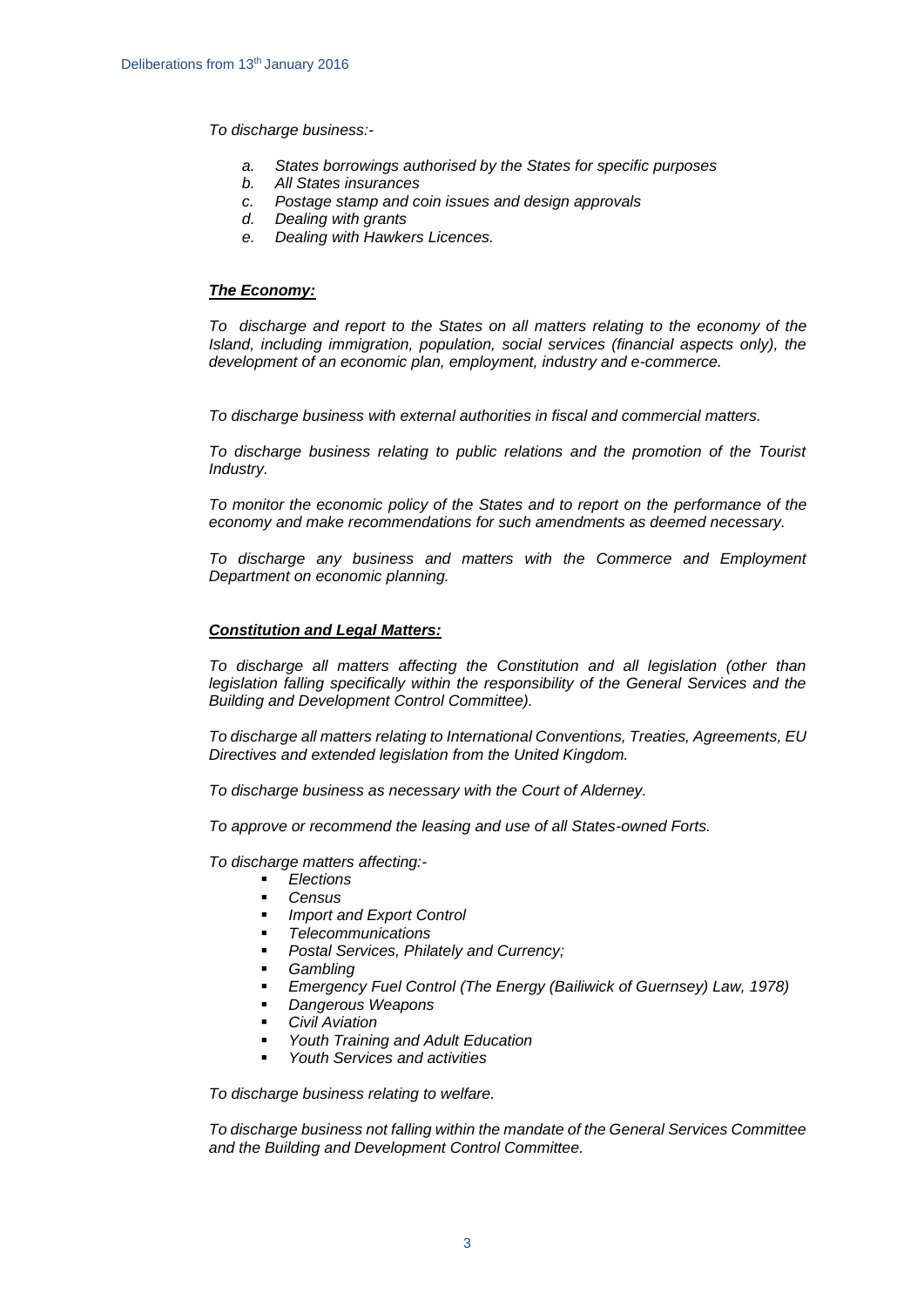## *Staff and Offices:*

*To operate as the State's Employment Board with responsibility for all matters relating to the employment of Established Staff and Public Service Employees (PSE's); and the management of office accommodation; to be the Civil Service Board referred to in the Terms and Conditions of Service for Civil Servants and the Terms and Conditions of Employment for Public Service Employees as agreed between the Board and Unite, the Union.* 

*In particular to approve the appointment of staff and the preparation and review of the Terms and Conditions of Service of all salaried staff (subject to the relevant provisions of the Government of Alderney Law) and to liaise with the Association of Guernsey Civil Servants.*

*To monitor and control establishment numbers.*

*To be responsible for staff pensions.*

*To conduct appropriate business and negotiations, liaise with Trade Unions on matters relating to the Terms and Conditions of Employment for Public Service Employees."*

#### **Item VI General Services Committee Mandate**

**The States resolved to approve the mandate of the General Services Committee as follows:-**

*Proposed by Mr Tugby and seconded by Mrs Paris Approved unanimously*

*"To be accountable to the States for the provision and implementation of all Government services provided and/or required by legislation, resolution or policy of the States within agreed budgets.*

*To liaise with the Policy and Finance Committee in relation to budgetary and legislative requirements.*

*To operate within the policies, guidelines and resolutions of the States.*

*In particular, to perform the following functions:-*

*To be accountable for the administration of the harbour and its functions and to make recommendations to the Policy and Finance Committee on all fees, dues and charges required to be levied by legislation.*

*To deal with shipping and all matters relating to the sea.*

*To be responsible for the continuing investigations into a marina in Alderney.*

*To deal with all matters relating to the railway.*

*To administer and maintain all States' buildings including offices; to be accountable for all public works; to place contracts for public works; to be responsible for refuse collection and its disposal.*

*To be responsible for the Fire Brigade; for emergency services; for sewage disposal; and for traffic control.*

*To be accountable for all States' properties which are not the responsibility of the Policy and Finance Committee.*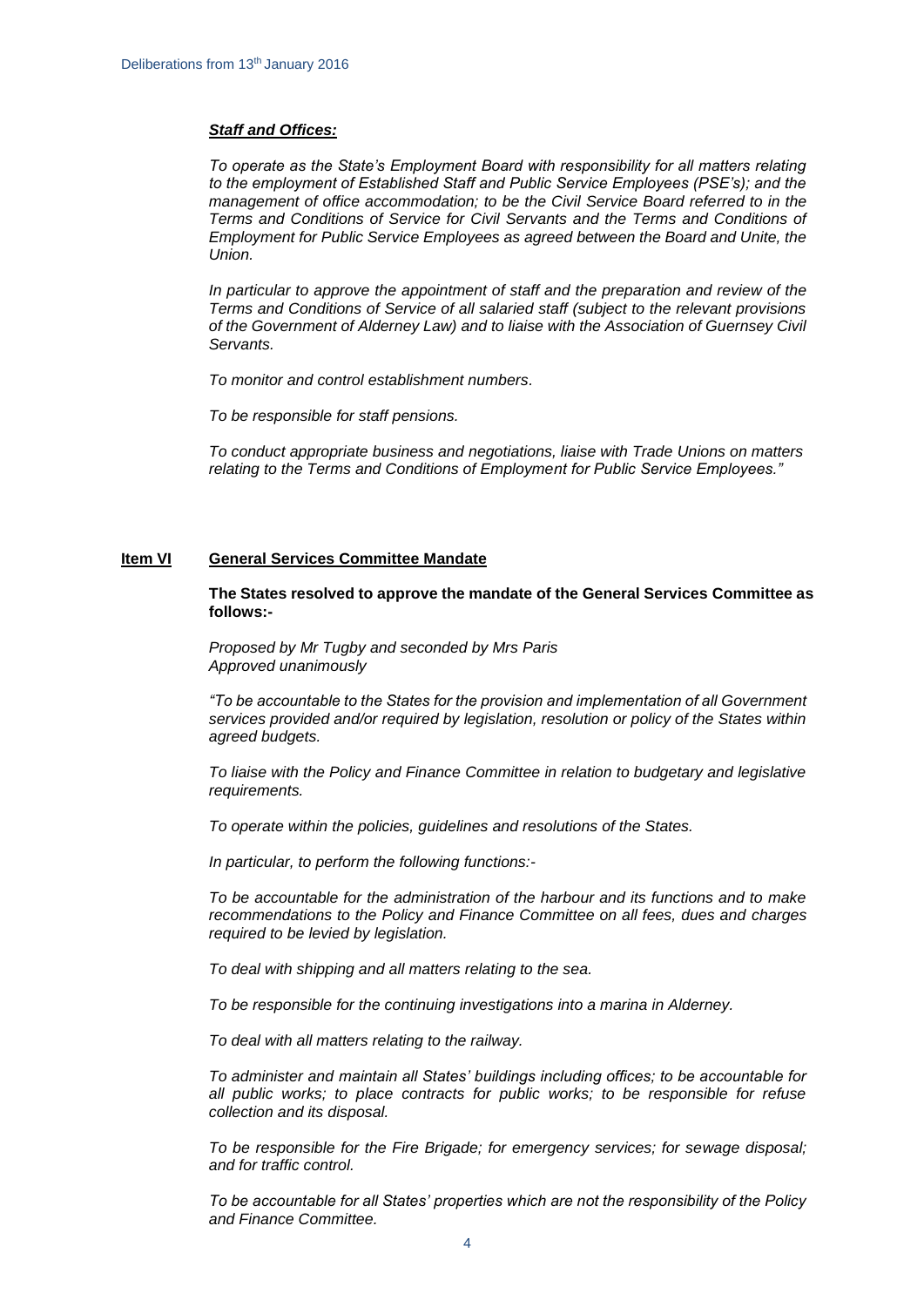*To be responsible for recreation and sports activities.* 

*To be responsible for the Saye Beach Camp site.*

*To be responsible for all matters relating to the allocation of States housing.*

*To be accountable as the Water Board for the provision of water supplies on the Island in accordance with the legislation applicable thereto.*

*To be responsible for the leasing of all States Properties, other than Forts, in the ownership of the States; to deal with all matters relating to agriculture,* 

*livestock, other animals, birds and vermin; to administer the Island of Burhou; to be responsible for forestation and fencing and management of all States land including the consolidation of parcels and not to reduce the area of such land without the authority of the States; and be responsible for the slaughterhouse.*

*To be responsible for all matters relating to sea fisheries.*

*To be responsible for environmental monitoring and for the co-ordination of public services in the event of a civil emergency.* 

*To be responsible for the establishment of a working party to be known as the Civil Emergency Working Party which shall include amongst its members the following people:-*

*The President of the States, the States Analyst, the Chief Fire Officer, the Manager of the Water Board, the States Engineer, the General Manager of Alderney Electricity Limited, the resident Sergeant of the Police in Alderney, the Harbour Officer, a Medical Practitioner; a representative of St. John Ambulance (unless otherwise represented); a Communications adviser(s); the person appointed as Co-ordinator of the emergency services, and if in existence the Officer Commanding the Junior Militia.*

*The Working Party shall appoint a Chairman from amongst its members."*

#### **Item VII Building and Development Control Committee Mandate**

## **The States resolved to approve the mandate of the Building and Development Control Committee as follows:-**

*Proposed by Mr Birmingham and seconded by Mr Rowley Approved unanimously*

- **"**
- *To be the Authority for approving plans in both the public and private sector.*
- *To administer The Building & Development Control (Alderney) Law, 2002, as amended.*
- *To be the Committee to make recommendations to the States on the maximum number of dwellings to be permitted in any given period in accordance with Section 15 of The Building & Development Control (Alderney) Law, 2002.*
- *To administer Building Regulations made under the provisions of The Building & Development Control (Alderney) Law, 2002, and any other law or laws by which they may be replaced.*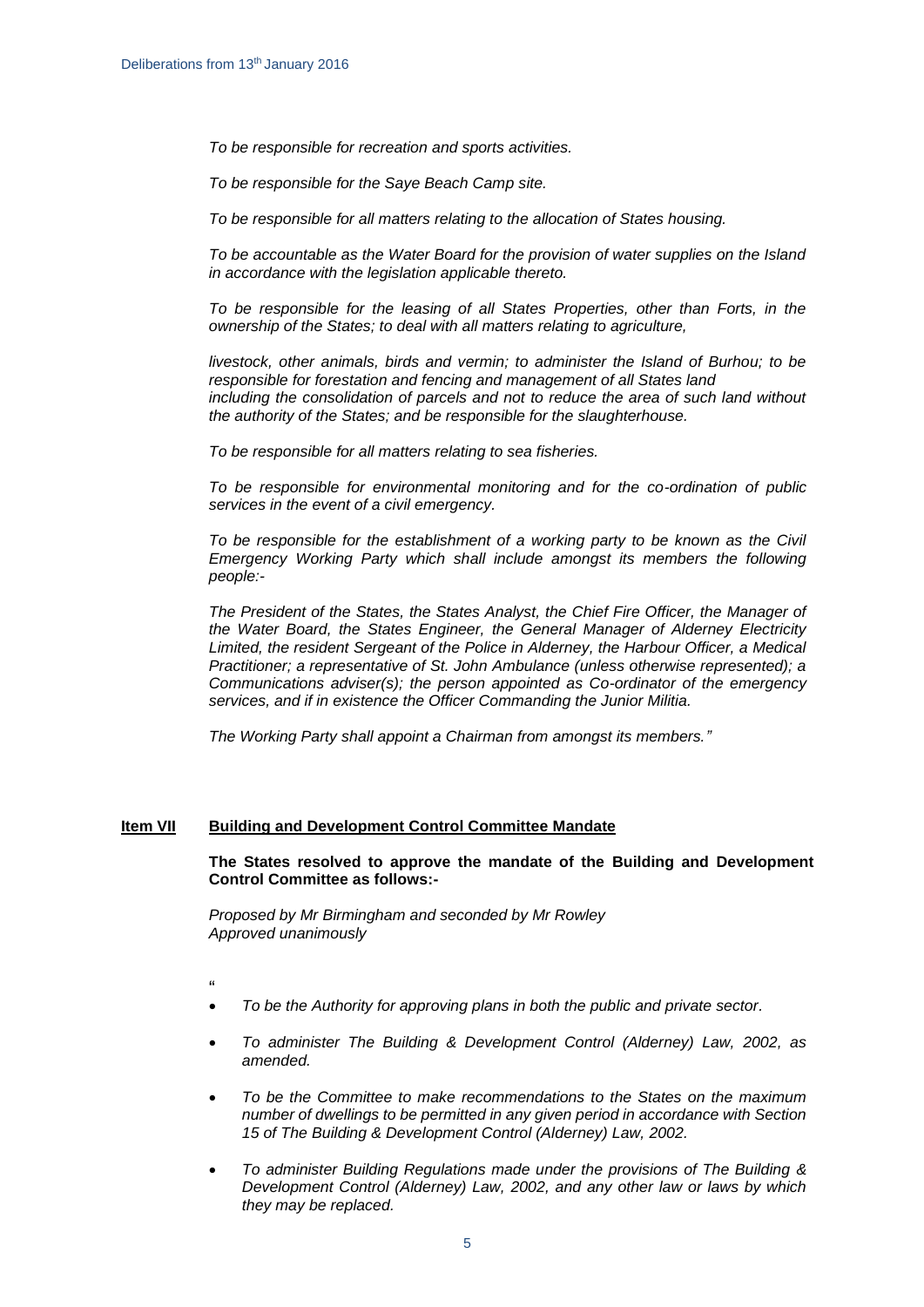*To be responsible for the preparation of a policy and strategy for environmental conservation and ecology on the Island."*

## **Item VIII Committee Chairmen**

#### **The States resolved to appoint the Chairmen of the following Committees:-**

**Mr Robert McDowall as Chairman of the Policy and Finance Committee** Mr Harvey proposed by Mr Birmingham and seconded by Mr Rowley Mr McDowall proposed by Mr Roberts and seconded by Mr Simonet *Mr McDowall appointed by a majority, all in favour except for Messrs Rowley, Harvey and Birmingham and Mrs Paris who voted for Mr Harvey*

**Mr Ian Tugby as Chairman of the General Services Committee** *Proposed by Mr Simonet and seconded by Mr Rowley Approved unanimously*

## **Mr Matt Birmingham as Chairman of the Building and Development Control Committee.**

*Proposed by Mr Simonet and seconded by Mr Harvey Approved unanimously*

#### **Item IX Members of the Policy and Finance Committee**

**The States resolved to appoint all ten Members to be members of the Policy & Finance Committee**

*Proposed by Mr Rowley and seconded by Mr Roberts Approved unanimously*

#### **Item X Committee Members of other Committees**

#### **The States resolved to appoint the members of the following Committees:-**

**1. Four members to the General Services Committee:-**

**Mr Chris Rowley –** proposed by Mrs Paris and seconded by Mr Tugby **Mr Steve Roberts** – proposed by Mr Tugby and seconded by Mr McDowall **Mrs Norma Paris –** proposed by Mr Tugby and seconded by Mr Rowley **Mr Graham McKinley –** proposed by Mr Tugby and seconded by Mr Birmingham

#### **2. Four members to the Building and Development Control Committee**

**Mr Simonet –** proposed by Mr Birmingham and seconded by Mr Tugby **Mr McDowall –** proposed by Mr Birmingham and seconded by Mr Tugby **Mr Chris Rowley –** proposed by Mr Birmingham and seconded by Mr Tugby **Mr Steve Roberts -** proposed by Mr Birmingham and seconded by Mr Tugby

*All the above Approved unanimously*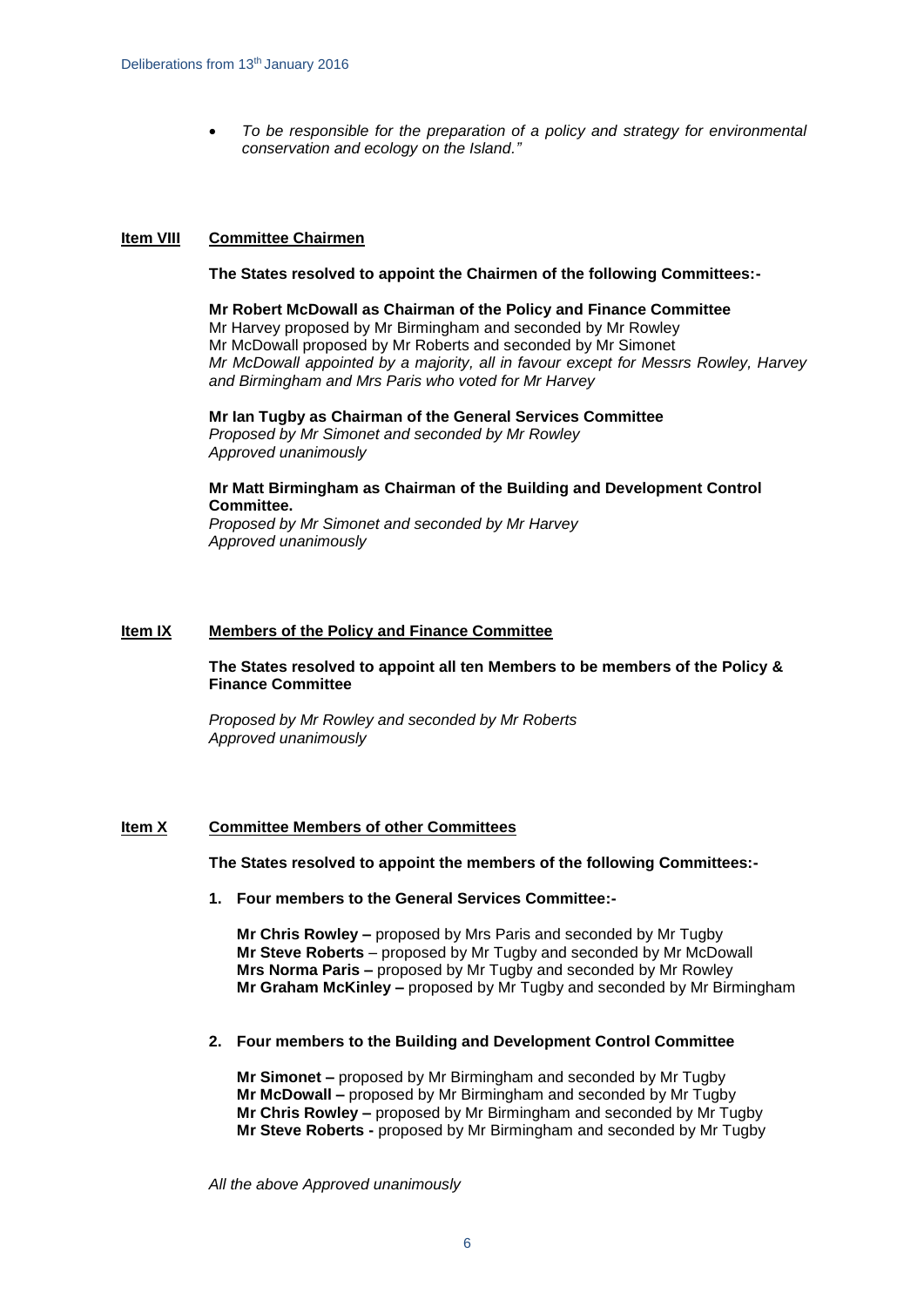## **Item XI Other Appointments – Commonwealth Parliamentary Association**

**The States resolved to elect the following three members to sit on the Management Committee in the affairs of the Alderney Branch of the Commonwealth Parliamentary Association (the President being Ex-officio Chairman):-**

**Mrs Norma Paris –** proposed by Mr Harvey and seconded by Mr Birmingham **Mr Chris Rowley -** proposed by Mr Harvey and seconded by Mr Birmingham **Mr Graham McKinley -** proposed by Mr Harvey and seconded by Mr Birmingham

*All the above approved unanimously*

## **Item XII Other Appointments: Code of Conduct Panel Members**

**The States of Alderney resolved to approve that the five persons listed below be reconfirmed as Members of the States Members Code of Conduct Review Panel until the next Annual January Meeting of the States of Alderney.**

**Mrs Rosemary Hanbury Mr John Russell Mrs Helen McGregor Mrs Pamela Pearson and Mr Peter Cunningham.**

*Approved unanimously*

## **Item XIII The States Bank Accounts**

**The States resolved to make the following arrangements relating to the operation of the States of Alderney Bank Accounts:-**

- **1. To empower the States Treasurer or Assistant States Treasurer (or a nominated Treasury deputy), together with the Chief Executive or a nominated member of his senior staff, to operate the States of Alderney Bank Accounts.**
- **2. To empower the States Treasurer or Assistant States Treasurer (or a nominated Treasury deputy), together with the Chief Executive or a nominated member of his senior staff, to operate the States of Alderney Water Board Bank Accounts.**
- **3. To continue with the above arrangements until such time as amended by Policy & Finance Committee resolution.**

*Proposed by Mr McDowall and seconded by Mr Roberts Approved unanimously*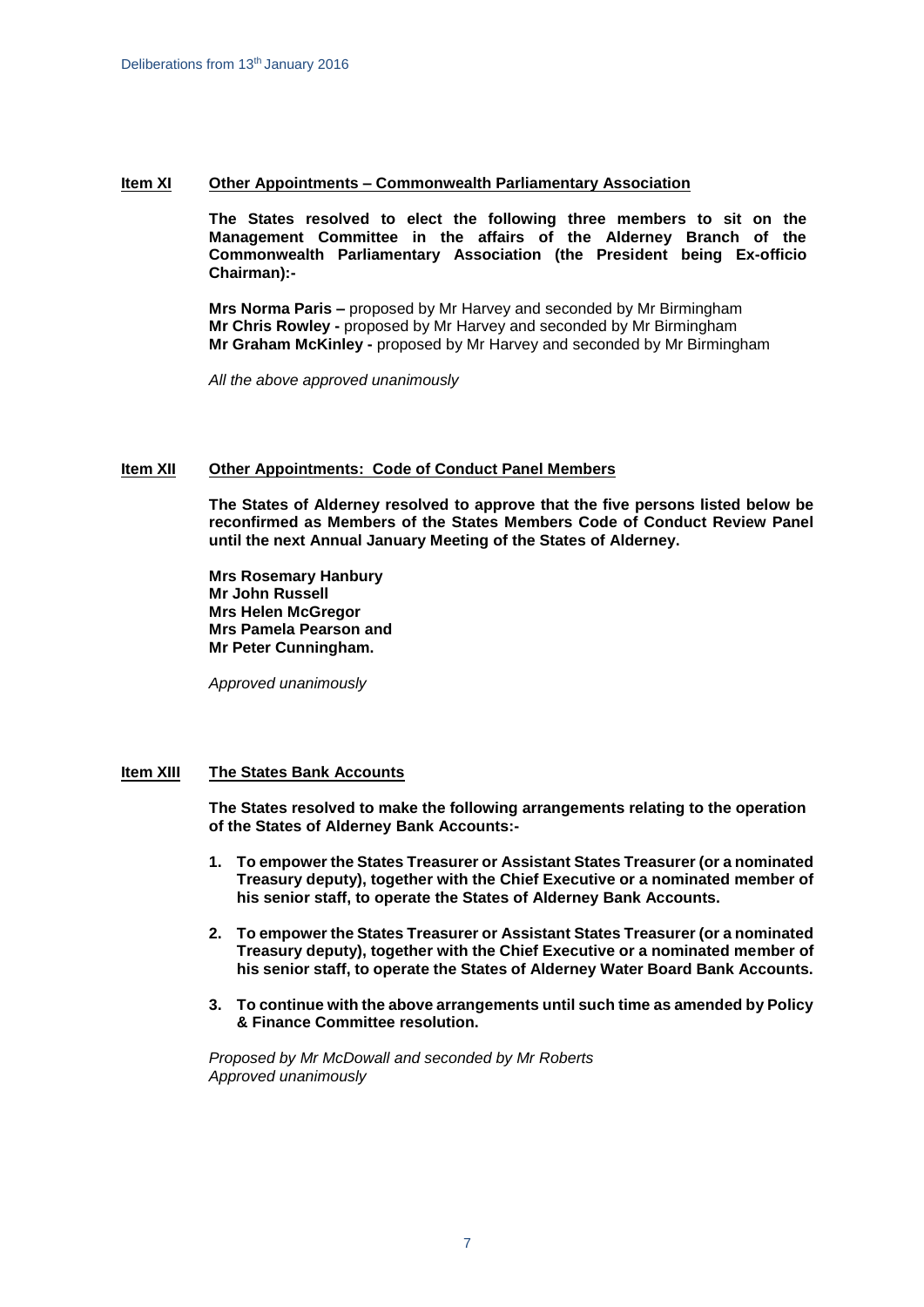## **Item XIV Election of Alderney Representatives to sit in the Guernsey States of Deliberation**

**Following the procedure as laid out in the Resolution of The States of Alderney dated 18th October 2006 and the Plebiscite election of 1st December 2012, the States resolved:-**

(a) **To elect the following two members to sit in the Guernsey States of Deliberation for 2015:-**

**Mr Louis Jean Mr Graham McKinley**

**and**

(b) **To elect the following two members to sit in the Guernsey States of Deliberation as Alternative Representatives for 2015:-**

**Mr Matt Birmingham Mr Chris Rowley**

## **Item XV Burundi (Restrictive Measures) (Alderney) Ordinance, 2015**

**The States of Alderney resolved to approve "The Burundi (Restrictive Measures) (Alderney) Ordinance, 2016".**

*Proposed by Mr Harvey and seconded by Mr Rowley Approved by a majority, all in favour except Messrs McDowall and Roberts who voted against*

## **Item XVI Questions and Reports**

## **The following report was presented by Mr McDowall and was subject to debate and consultation thereafter:-**

*"The proposals that have emerged from the review of the Financial Relationship between Alderney and Guernsey are on the States of Guernsey Billet for February 2016.*

*As part of the review of the financial relationship the costs of the transferred services have been published. For the first time ever the approximate costs of running the Island of Alderney have been assembled and are published below. For the first time for about 25 year the costs of the remaining transferred services between Guernsey and Alderney have also been published. Each Department of State in Guernsey compiles and maintains its own data and analysis. The granularity and quality of analysis and data may, therefore, vary in its integrity from Department to Department.*

*Against this background the gross costs of providing public services on Alderney averaged over the past 1-3 years are as follows:*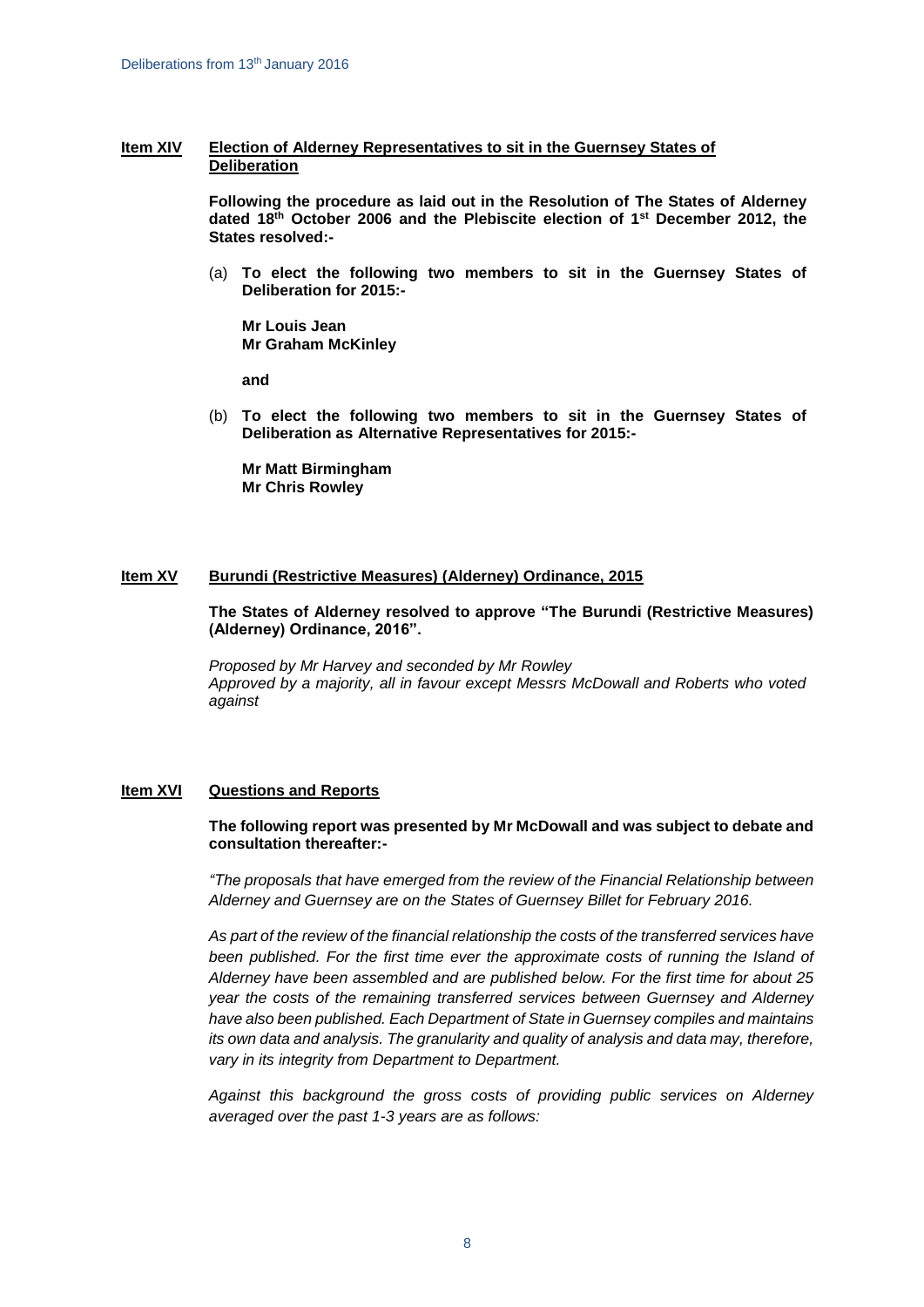| <b>ALDERNEY REVENUE COSTS</b>               |             |       |  |  |  |
|---------------------------------------------|-------------|-------|--|--|--|
| Health                                      | £2491,000   | 14.0% |  |  |  |
| Education                                   | £2406,150   | 13.7% |  |  |  |
| Welfare                                     | £6,329,000  | 36.0% |  |  |  |
| Police                                      | £377,290    | 2.2%  |  |  |  |
| <b>Border Agency</b>                        | £160,000    | 0.9%  |  |  |  |
| <b>Existing States of Alderney Services</b> | £3,859,694  | 22.1% |  |  |  |
| Airport Revenue deficit                     | £807,000    | 4.7%  |  |  |  |
| <b>Aurigny Subsidy</b>                      | 937,000     | 5.4%  |  |  |  |
| Other costs - admin support                 | £201,600    | 1.0%  |  |  |  |
| <b>Alderney Revenue Costs</b>               | £17,568,734 | 100%  |  |  |  |

## **Notes**

*The following services are provided by the States of Guernsey:*

| Total                                                | £11,964,750 |       |
|------------------------------------------------------|-------------|-------|
| Other admin support costs (law officers / legal aid) | £201,600    |       |
| Home Department (Police & Border Agency)             | £537,000    |       |
| <b>Welfare (Social Security)</b>                     | £6,329,000  | $***$ |
| Education                                            | £2,406,150  |       |
| Health                                               | £2,491,000  |       |

*\*\*\* This figure includes the Guernsey Old Age Pension - £2,834,000 in 2014 (Social Security Fund) which is not strictly a transferred service*

- *Existing States of Alderney Services : the Annual Revenue Account*
- *The Airport Revenue Deficit and the Aurigny subsidy are allocation and attribution figures provided by the Guernsey Public Services Department and Aurigny respectively, which the States of Alderney is unable to independently verify or substantiate.*

*Once the revenues arising from taxes, property charges and other income streams are taken into account, the net cost of providing public services on Alderney is in the region of £5-7M annually.*

*Additionally an analysis has been done of the revenue benefits which the presence of a gaming regulator, and hence of the e-Gambling industry, brings to the Bailiwick of Guernsey. This indicates that the annual benefits to the Bailiwick economy are as follows:*

| <b>Contribution</b> | <b>Alderney</b> | <b>Guernsey</b> | <b>Total</b> |
|---------------------|-----------------|-----------------|--------------|
| <b>Direct</b>       | £6,800,000      | £18,240,000     | £25,040,000  |
| <b>Indirect</b>     | £3,400,000      | £9,060,000      | £12,450,000  |
| <b>Induced</b>      | £2,950,000      | £10,890,000     | £13,840,000  |
| <b>Total</b>        | £13,140,000     | £38,190,000     | £51,340,000  |